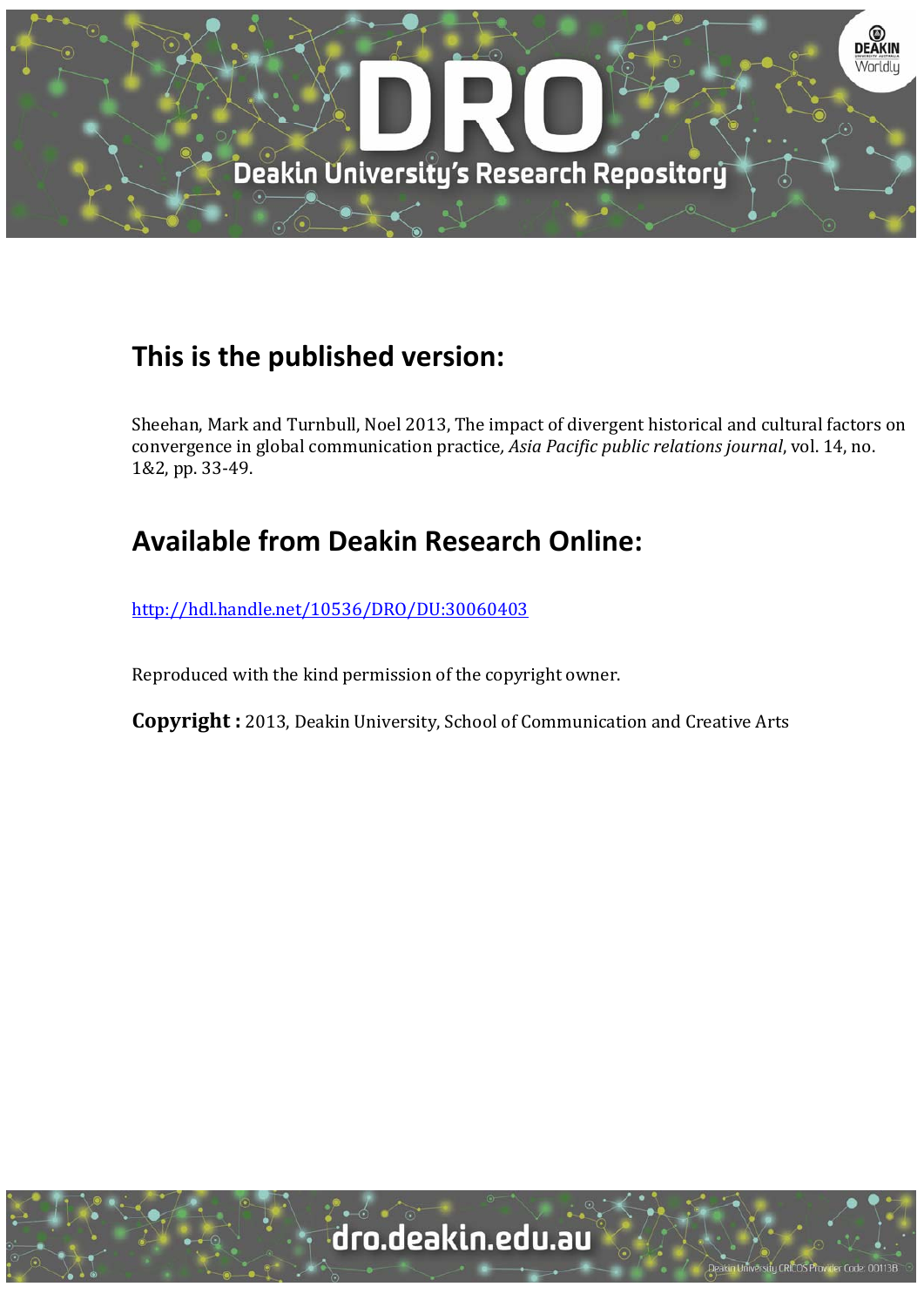

## The Impact of Divergent Historical and Cultural Factors on Convergence in Global Communication Practice

Mark Sheehan, Deakin University Noel Turnbull, RMIT University

#### Abstract

*Communication practice is increasingly converging around globally consistent approaches and techniques shaped by both globalisation and globalising communications technologies. However, this paper argues, national and regional practice histories and cultural characteristics have shaped, and continue to shape, practice in individual markets. The paper analyses the extent of that these divergent histories and cultures have shaped the structure and practices of the public relations industry in Australia and other countries. The paper challenges the common assumptions about public relations development and industry practice having developed from a predominantly US-based model progressively disseminated globally. It traces the history of public relations in Australia, counterpointing its distinctive origins, to the US-origin thesis. It also examines the impact of demography and diverse national culture on industry shape and practice, comparing the Australian industry to that of other industries around the world. It uses mini-case studies of campaigns in specific countries to assess the extent to which they are culturally bound by historical and cultural differences and the extent to which they are capable of being transferred or adapted to individual markets. For instance, assumptions about globally consistent brand identities are contradicted by McDonald's' branding practices in markets such as Canada and Japan. The paper also discusses how emerging market PR industries are being shaped by distinctive and divergent cultures and development paths and may create new structural and practice models as the emerging economies becoming dominant internationally. The authors suggest that history and cultural diversity continue, and will continue to, shape national and regional practices.* 

Keywords: History, cultural factors, language, politics, crisis management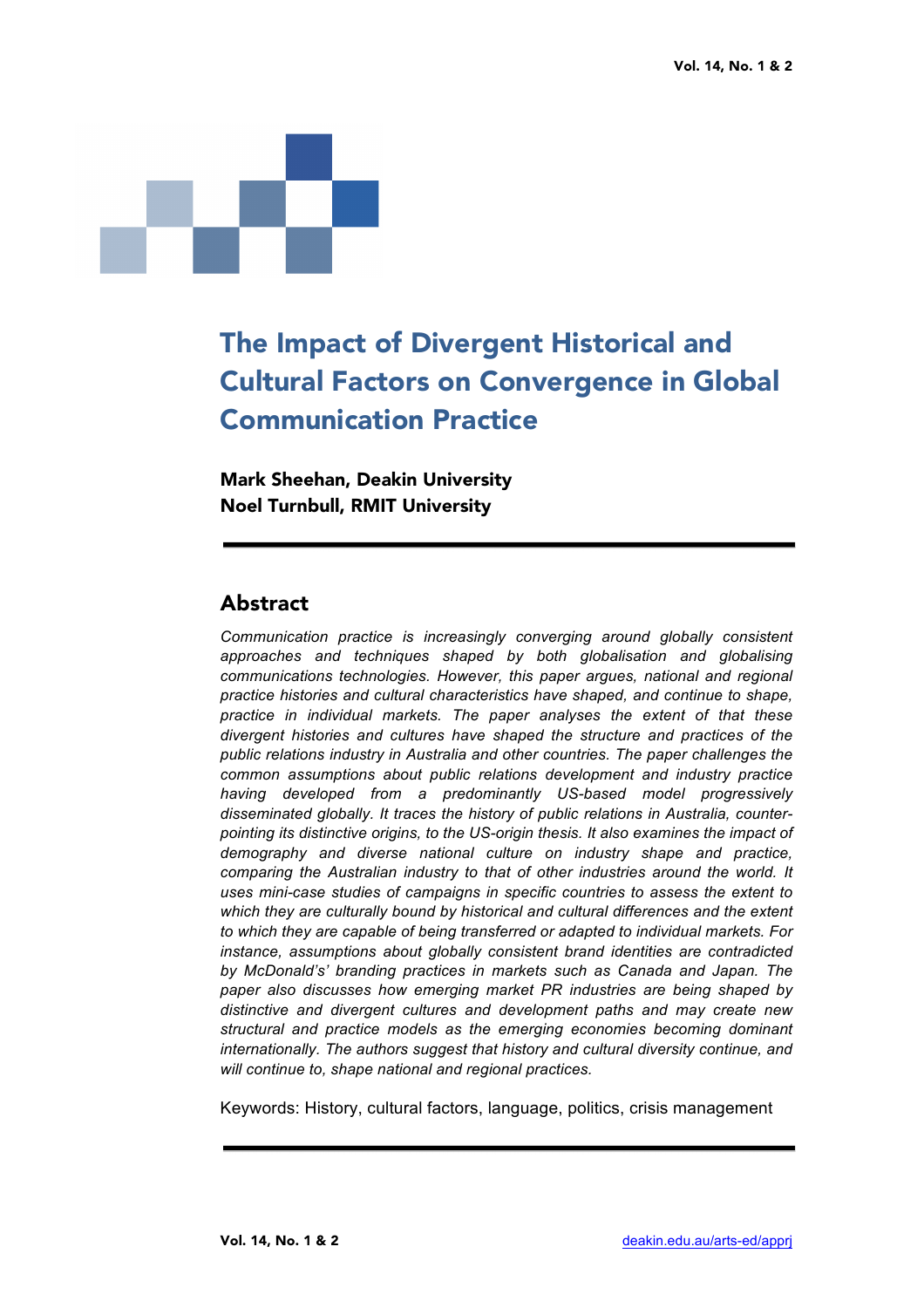#### Introduction

For the last half of the  $20<sup>th</sup>$  century it can be argued the dominant research paradigm regarding public relations history and indeed practice was UScentric.

In this paper we seeks to explore the limitations of this US and Eurocentric approach, how it is currently being modified, and argue that PR history, education and practice needs to consider divergent historical and cultural factors such as differences in cultural sensitivities, cultures, and economic, political, national and corporate structures. We adopt a case study based approach to illustrate how these differences affect practices and consider some of the implications of this for PR education. We also seek to put all these considerations within the context of some broader historiographical theories and compare and contrast these historiographic approaches to some common approaches to PR history, especially within Australia.

Marston (1963) remarked that in democratic nations public relations was a growing business and that 'public relations practices and principles resemble those in the United States'. Public relations was assumed to have started in the late  $19<sup>th</sup>$  century in the US and was developed through the activities of early practitioners such as Lee and Bernays.

In the early  $21<sup>st</sup>$  century the historical paradigm has increasingly been replaced within public relations academic circles by scholarship exploring the history of public relations in many countries ranging from Iran (Bagherian, 2005) to European nations (L'Etang & Piezcka, 2006; Salcedo 2008) and Australia (Griffen-Foley, 2004). Yet so far the implications for public relations practice of differing national and regional histories, cultures and societies has been relatively less studied.

Studies of public relations history have also often been undertaken from a distinctly industry perspective, which has often failed to recognise relevant developments in mainstream historical studies around the representation and image of rulers and institutions, mainly of a religious nature, and the use of persuasive techniques to shape those images and representation and maintain consensus among the ruled.

#### Trends in public relations history

Within this context there have been four broad trends in the development of this history of PR represented by first, the US-centric periodisation of public relations history as exemplified by Bernays (1965); second, the US-centric event and fact-based narrative public relations history such as Cutlip (1994, 1995); third, the emerging history of public relations globally and in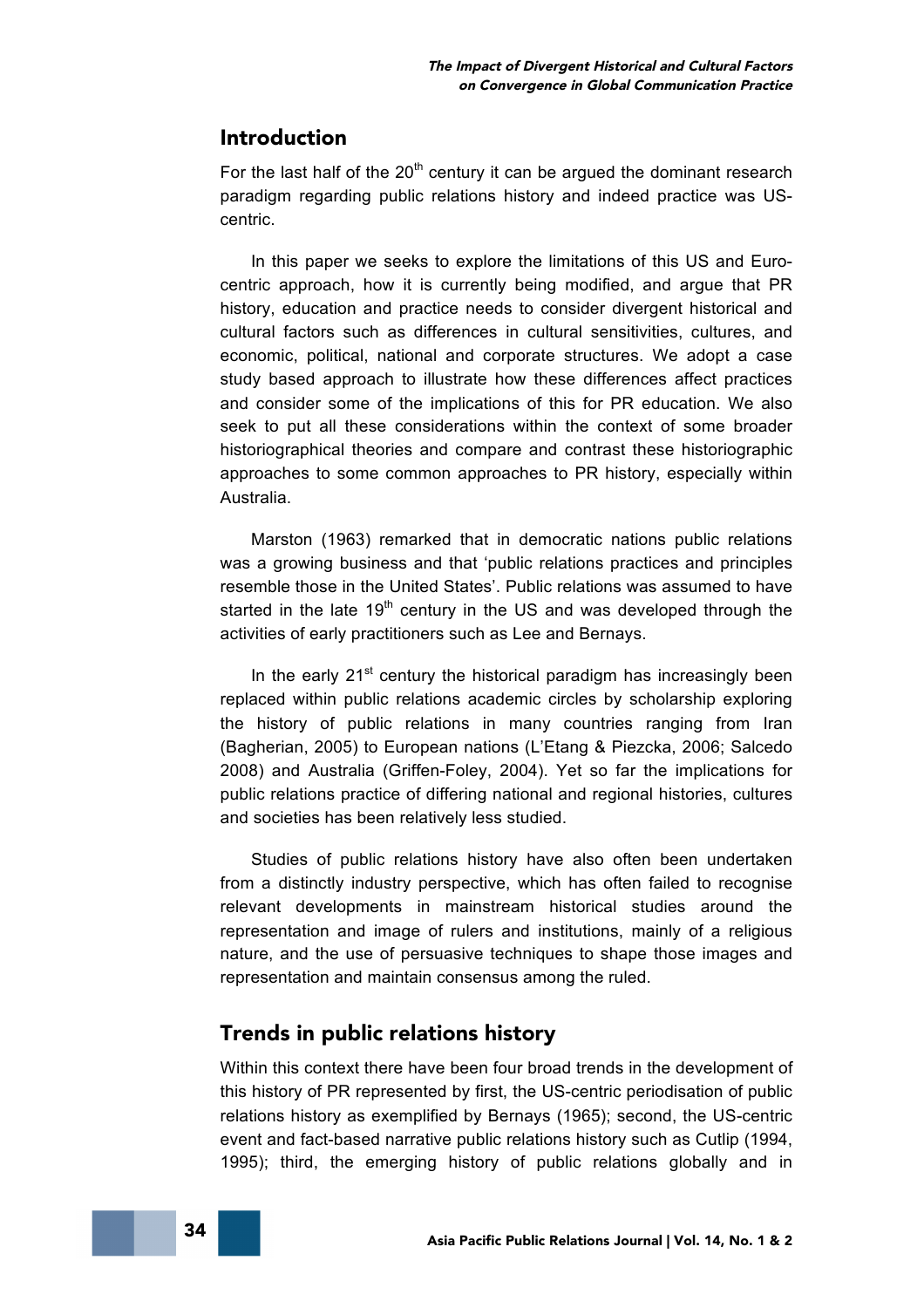individual companies (Miller, 1999); and, fourth, the mainstream historical research on communication, representation and image undertaken for example by Eisenstein (1979), Sharpe (2009), Burke (1992), Hobsbawm and Ranger (1983) and others. Recently these latter trends have had a significant impact on US scholars who have, in response, extended their consideration of public relations history to earlier times with, for instance, Cutlip (1995) extending the US public relations history to events such as the Boston Tea Party and reinterpreting that incident as a form of public relations event.

Raaz and Wehmeier (2010) remark that most of these public relations academic trends have lacked theoretical underpinnings beyond a periodisation model in which 'linear maturation' is the major feature. L'Etang (2008) has also reflected that the US bias in public relations history writing 'may have limited theoretical developments' and has 'profoundly shaped the discipline'. There are many examples of this: Olasky's interpretation of public relations history 'in the context of his reading of the United States Constitution' (Pearson, 1990) and Vos' statement that 'PR practitioners will likely find it easier to embrace a field that is American rather than un-American' (Vos, 2011). The situation is further complicated by confusion about the nature of the word propaganda', a word freighted with negative connotations from the  $20<sup>th</sup>$  century, but which had previously had a more straightforward meaning closer to that of other persuasive techniques. A further complication arose as a result of an anachronistic imposition of concepts of symmetric and unidirectional communication and asymmetric communications on previous public relations history aiding the development of the Whiggish (Butterfield, 1931) historical periodisation model in which public relations inexorably progresses from press agentry, asymmetry to symmetric communications and social media while ignoring the fact that not all modern public relations practice necessarily follows a symmetric model.

Equally anachronistic is the tendency in some histories of public relations to use the search for the first appearance of the words 'public relations' as the beginning of public relations history. This is lexicography rather than history. Moreover, in the past few decades there has been a proliferation of terms used to describe public relations function ranging across corporate relations, corporate affairs, corporate communications and so on. If there is not common agreement on what terms describe the function today it is unproductive to ignore the possibility of different terms describing the function or activities in the past. Indeed, in historiographical terms this entire approach is antiquarian (Woolf, 2011) rather than historical.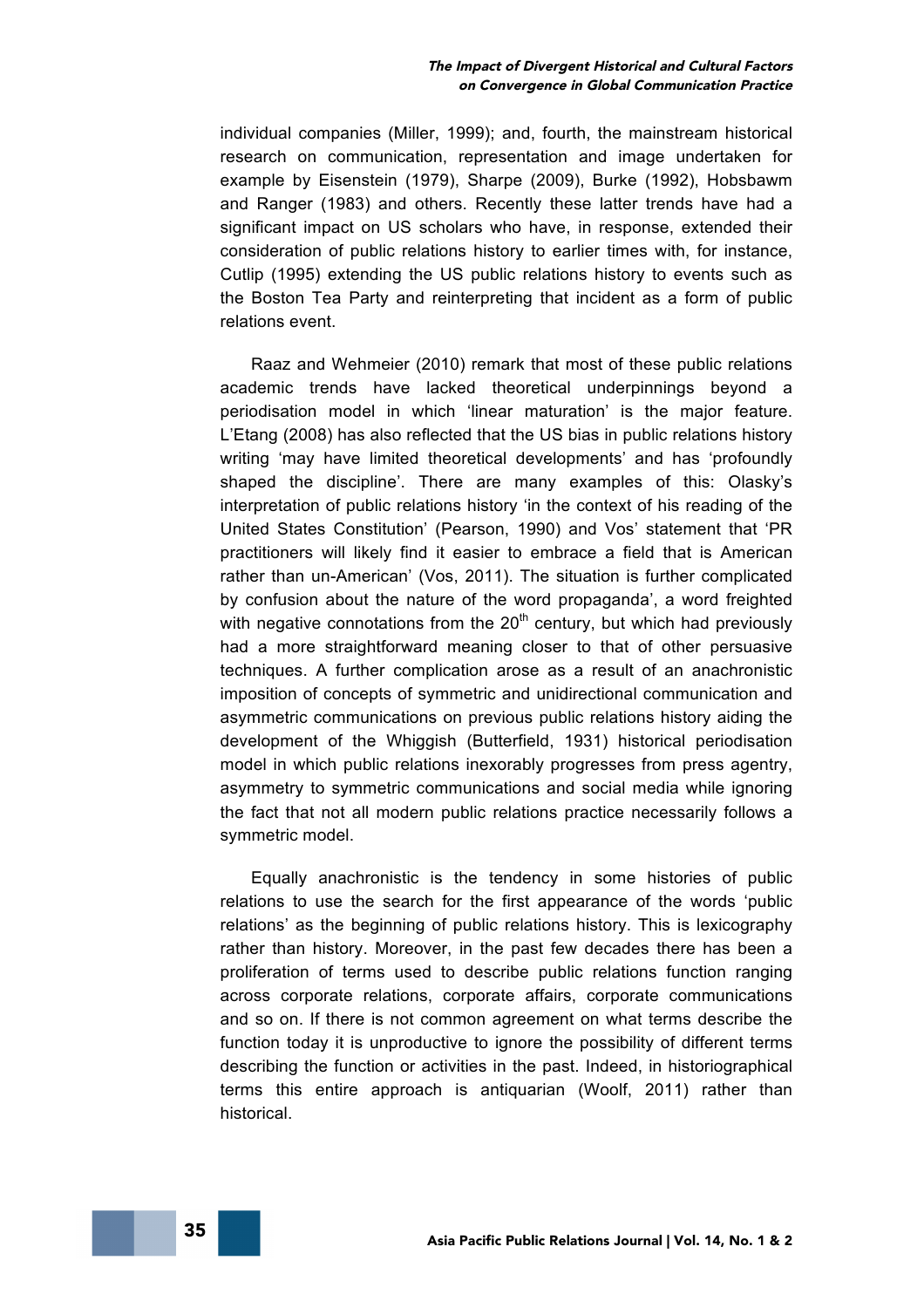#### An Australian history

A narrative, event and fact-based view of Australian public relations history illustrates why the US-centric model of public relations history is not valid. For instance, interests representing Van Diemen's Land (Tasmania) had undertaken public relations activities as part of tourist and immigration promotions from the 1820s when the artist Joseph Lycett (who never visited Tasmania) produced lithographs to encourage immigration and investment in the colony (McPhee, 2006). In the 1840s the same interests appointed John Jackson to 'lobby' on behalf of the colony and he did so by publishing and distributing pamphlets in London and ensured his activities were recorded in the Van Diemen's Land press (Penny, 1967). Official photographers were appointed from 1895 (Reynolds, 2012) to promote tourism. Smythe noted 'probably the first government film-making in the world' occurred in Australia in 1899 when a Queensland Government photographer filmed approximately 30 subjects, including street scenes in Sydney and Brisbane, with the aim of attracting immigrants. The films were shown soon afterwards at the Great Exhibition in London.

In the early  $20<sup>th</sup>$  century Australian trade and tourism promotion by the Australian Government and the Australian Dried Fruits Board (Turnbull, 2010) mirrored similar UK efforts, especially the Empire Marketing Board and the Post Office, under the public relations leadership of Sir Stephen Tallents (Huxley, 1970; L'Etang 1999). Tallents undertook his duties as part of the Imperial Trade Preference and Imperial Trade Promotion campaigns throughout the British Empire, promoting the Empire to its citizens through its produce (Hudson, 1977). Tallents' influence was also seen in the activities of the New Zealand Public Relations Council based in London prior to World War II.

While this suggests Australian PR history mirrors that of other British Empire colonies with a focus on immigration and trade promotion, significantly a leading player in Australian trade promotion, Frank McDougall, not only worked in both Australia and the UK in this period but subsequently took senior roles with the Foreign Affairs Office (FAO), advised President Roosevelt on agricultural policy, and espoused an early form of social marketing around nutrition under the banner of 'marrying health and agriculture' (Everingham, 2002). In some respects the Australian public relations industry could also be regarded as a pacesetter. Eric White, a key figure in Australian public relations development, created what may have been one of the first multinational public relations companies (Turnbull, 2010; Sheehan, 2009) which, in 1964, was probably the first public relations company to be publicly listed on a stock exchange. Gavin Anderson, an Australian, also built one of the earliest multinational investor relations companies. However, it should be noted that a US-centric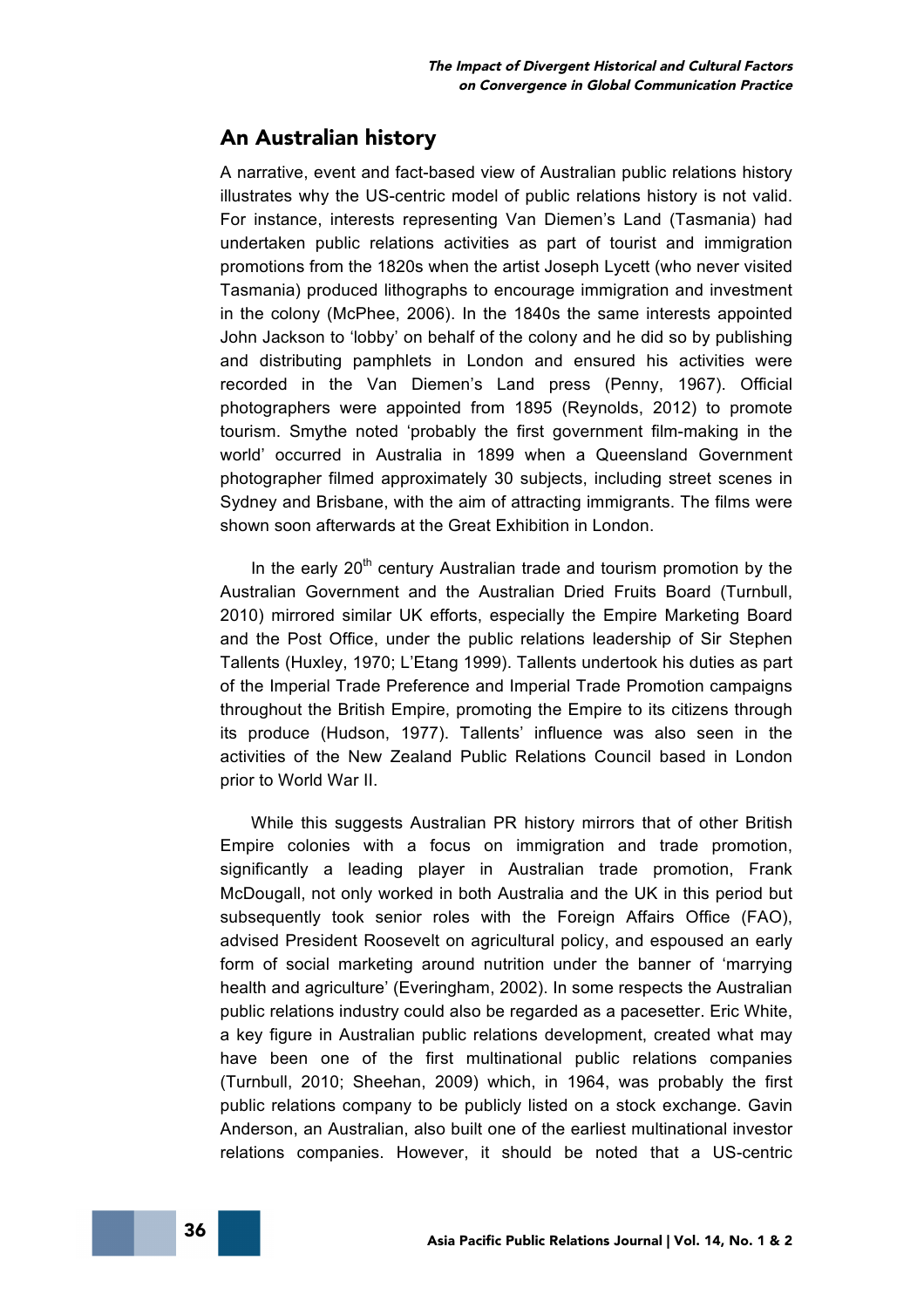interpretation of Australian history was until recently still pursued by some Australian authors of public relations texts. Zawawi (2000, 2009), for instance, emphasises Hollywood press agentry in Australia and has claimed it was highly influential in founding and shaping Australian public relations.

#### A historiographical approach

Currently public relations historiography falls well into the 'history as progress' that leads to a better future (Holtzhausen, 2012) view, especially if we apply a 'Grunigian analysis'. Watson (2013) has recently argued strongly against this approach and has exhorted researchers to push away from the Anglo-American focus and seek other voices. In heeding this call it is also worth considering the contrast of Western and Chinese historiography. Plumb has noted that 'the movement of the past in the West was linear, in the East cyclical, though not without the concept of betterment' (Plumb, 2004, pp. 11–12).

Many nations can now point to similar events and facts that push the public relations historical development further back and situate it within national contexts. Yet, while this corrects the US-centric view of public relations history, it does not provide a strong theoretical base or framework for understanding how and why persuasive techniques around representation and image have evolved. One way of reinterpreting this development is to turn to mainstream histories of human and national development. Within this context two hypotheses can be suggested. First, that the drive to communicate is inherent in the development of human consciousness since our earliest days, as illustrated by rock art (Lewis-Williams, 2002) and other prehistoric developments (Renfrew, 2007). Second, that how this drive to communicate developed, and was used as a conscious form of persuasion and public information, is rooted in the different historical, religious, cultural and economic developments within different countries and regions at different times. Thus Eusebius' fourth century biography of Constantine was polemical, hagiographic and a means of promulgating an image of Christian development; or consider the role of Glastonbury Abbey in promoting the 'national' brand of England (Croft et al., 2008); while portraits of Louis XIV (Burke, 1992) and Napoleon (Sagona, 2012) were representations designed to portray specific images directed to specific target audiences. The  $18<sup>th</sup>$  and  $19<sup>th</sup>$  century English evangelical campaigns around slavery and child labour (Turnbull, 2010) were a product of the specific social conditions of early British capitalism and an early example of combined publicity and lobbying campaigns.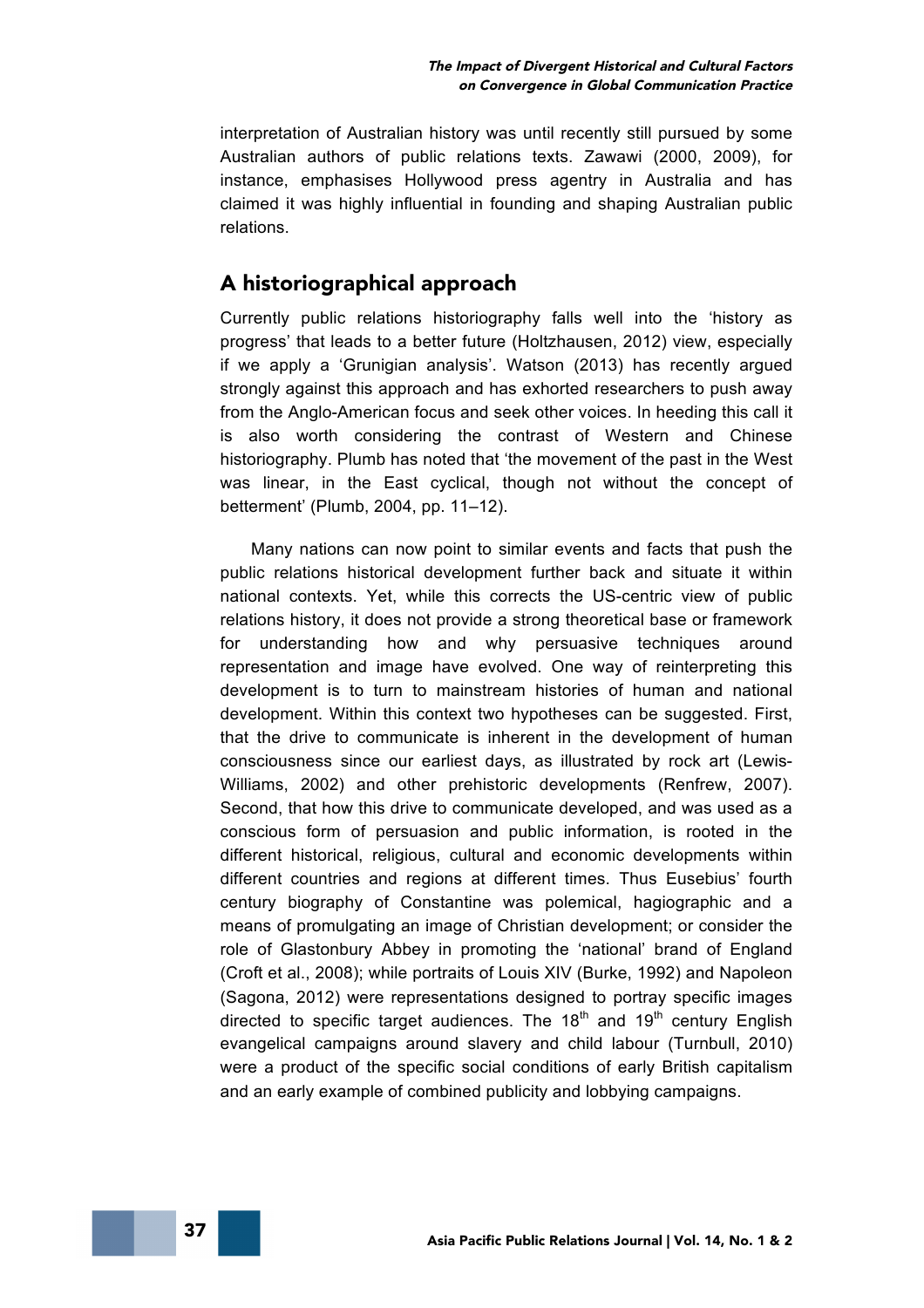#### Possible reasons for a US-centric view of PR history

The challenge is to relate this to modern public relations practice and to interrogate its implications for global public relations practice. To address the problem it is useful to look at the very persuasive reasons for adopting a US-centric view of public relations history and practice. In Australia such reasons include the impact of US textbooks on the body of knowledge explored by undergraduates studying public relations; the lack of knowledge of history and earlier forms of public relations; and the impact of globalisation and the power of US culture.

In the first case it is instructive to consider an early Australian public relations textbook (Tymson & Sherman, 1987). The book's bibliography cites 40 references, of which 30 are US-published texts (75%) and five (12.5%) are Australian, with one of these (Potts, 1976) some 20 years old at the time of the Tymson and Sherman publication. Another three Australian references were commercially published media directories. In contrast, the current first-year RMIT University undergraduate course in public relations has four prescribed texts. Two are Australian, one is a US text (Newson & Hayes, 2005), and one is a UK text. While this is not the same as a bibliography it is indicative of what texts students are required to use and the changes that are occurring in the sources of those texts. (RMIT, 2012)

The second issue is illustrated by our earlier discussion. Public relations academics looking at public relations history have only recently begun to investigate the distinctive histories of their own industries, and the mainstream historical research is only gradually becoming absorbed into considerations of public relations history, let alone providing theoretical frameworks for analysing the subject. The US texts on public relations history thus existed largely in a vacuum, which they successfully filled.

The third issue probably needs no comment beyond ritual mention of Hollywood and US popular culture from Douglas Fairbanks to Madonna to rap and The Wire, all disseminated through increasingly global communication tools.

Balanced against these issues are the way language, cultural sensitivities, demography, religion, culture and social practices impact on public relations practice. For the purposes of this paper we will specifically illustrate, through case studies, how public relations practice changes nationally and regionally rather than converging globally as a result of cultural sensitivities and differences, language, political context and national development and corporate structural issues.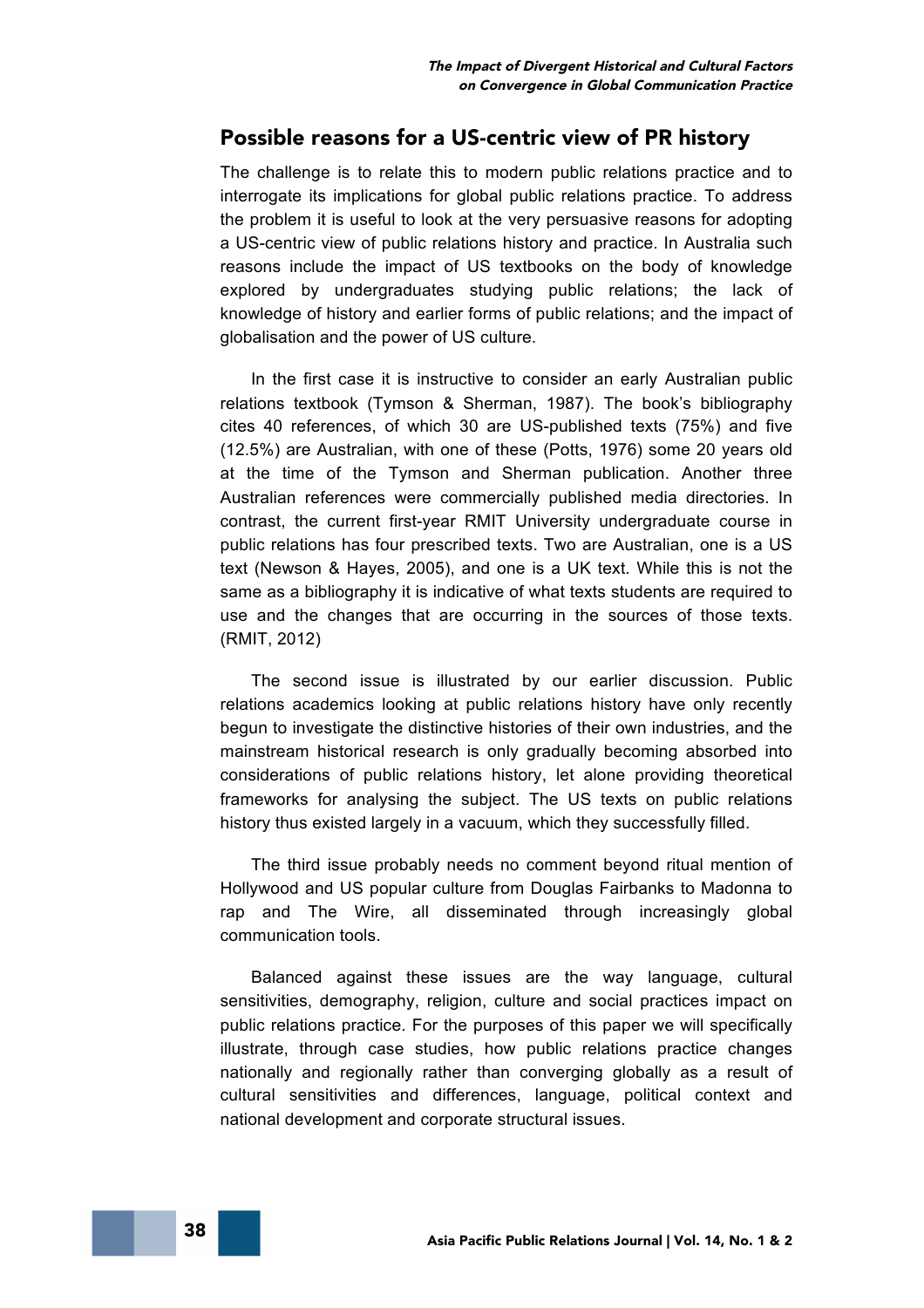#### Cultural sensitivities

Perhaps one of the most ubiquitous symbols of US global cultural impact is McDonald's. Yet even McDonald's' global marketing and public relations strategies are adapted to the cultural sensitivities of other cultures. In Kyoto, Japan, the company changed its red McDonald's symbol to brown in the face of local, and priestly, opposition to the use of red – a sacred colour – in what might be considered Japan's cultural capital. In Canada the company includes the maple leaf symbol on the golden arches logo while retaining the red colour.

The 'McLibel' court case, in which McDonald's took action for defamation against two environmental activists for distributing a leaflet attacking McDonald's' environmental record, workplace conditions and the nutritional value of its food, became a case study in the negative perceptions such situations can generate (Seymour & Moore, 2000). This subsequently led to differing reactions in differing countries to McDonald's' issue and crisis management strategies. McDonald's' reaction to the documentary *Supersize Me* in Australia and the US is an example of these differing approaches. In the US McDonalds took 'a minimalist approach, using their Director of World Nutrition as the prime media contact', while in Australia the company took an aggressive approach involving advertising in cinemas and positive promotion to internal and external stakeholders (Sheehan, 2005). The reasons for this differing approach might be varied. Australia certainly has a strong public health lobby, which has significant impact on policy, and the smaller market makes it more cost-effective to address the issues through advertising; plus, Australian society is perhaps less litigious than US society. The difference in approach may also be a result of different management imperatives in the two countries. Whatever the reason, the fact is that the approaches are different and that standard globalised practice is not employed for even the best-known and most iconic global US brands.

The concept of place is also an important ingredient of cultural differences. In 2007, Starbucks experienced the public relations ramifications of cultural sensitivities about place. Starbucks entered China in 1999 and in 2000 opened an outlet in Beijing's Forbidden City, in the Palace Museum. Public pressure forced it to close in 2007. Han and Zhang (2009) analyse this closure within the circuit of culture model originating from cultural studies (Curtin & Gaither, 2007), which 'stresses situational particularities in constructing the existing meaning of a certain product'. Starbucks was positioned in China as a 'coffee experience' but its marketing and public relations did seek to localise the brand. Han and Zhang cite Bolt (2005) and Harris (2007) in terms of how stores were adapted and how events such as traditional Chinese holidays were used for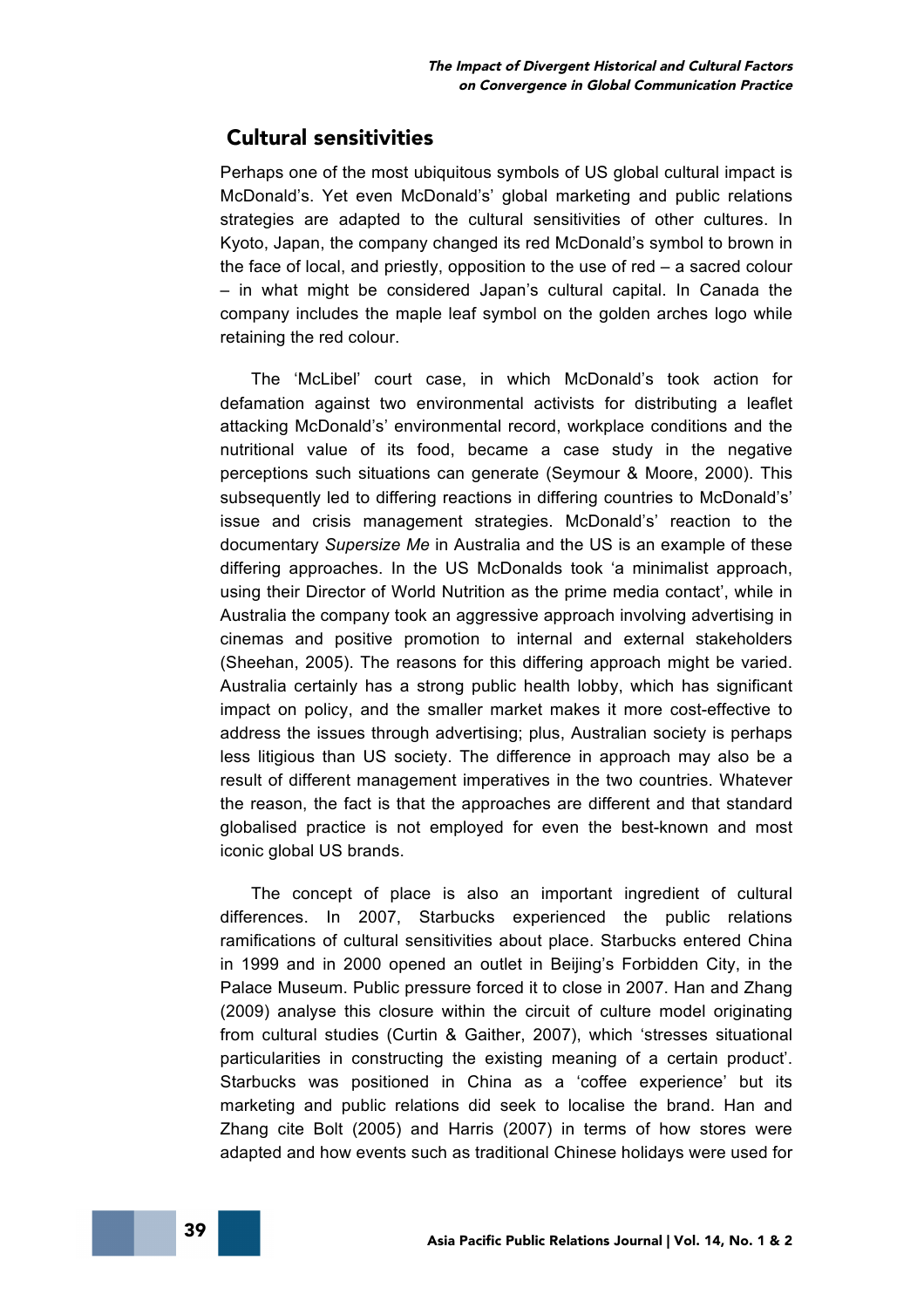promotions. But, as Han and Zhang remark, while to some Starbucks represents Westernisation or modernization, the Forbidden City has a range of symbolic, historic and national implications for China and the Chinese. To protect 'national dignity', Chinese citizens engaged in an internet-based campaign originated by a blogger, Chenggang Rui, a news anchor on China Central TV. The campaign drew heavily on references to foreign interventions in China and the killing and looting which accompanied them. Han and Zhang draw a number of implications about public relations practice from the case ranging across issues scanning and the role of social media but the key issues were cultural. They might also be linguistic as well, as Starbucks' headquarters issued a statement, after Forbidden City officials asked them to close the store, that 'we fully respect the decision of the Forbidden City to transit a new mode of concessions service to its museum visitors', although such 'Newspeak' might be construed as closely culturally and linguistically aligned with an official Chinese announcement.

#### Cultural sensitivities: place and history

Another example of the significance of place, particularly when combined with local cultural sensitivities and local historical legends, is provided by a Hong Kong–based public relations practitioner whose firm operated across the region and in China. The company (Bentley, 2012) had had a property development client who had several sites in Beijing. One commercial complex was to the west of Tiananmen, and traffic arrangements in the late 1990s were not good as this was an older district with many dilapidated palaces. The second building was an office block to the east of Tiananmen, and the third a residential project to the north side of the city.

The agency principal, Annie Bentley, informed the authors that the commercial complex suffered from a lack of shopper traffic and leasing was slow when we the agency was first retained.

The client was initially inclined to lower rents to potential tenants … [however] ... after looking into the more obvious but prosaic technical and structural advantages of these sites and buildings, we realised historically (based on popular sayings in Chinese verse and rhyme) in the Manchu Dynasty from 1600s to 1900s, to the west of the Forbidden City was where the enclaves for top Mandarins and courtiers were, and the east was where the wealthy merchants and purveyors built their homes one or two centuries late.

We then advised the client to raise their rental bar to the very highest possible for the western mall and introduced and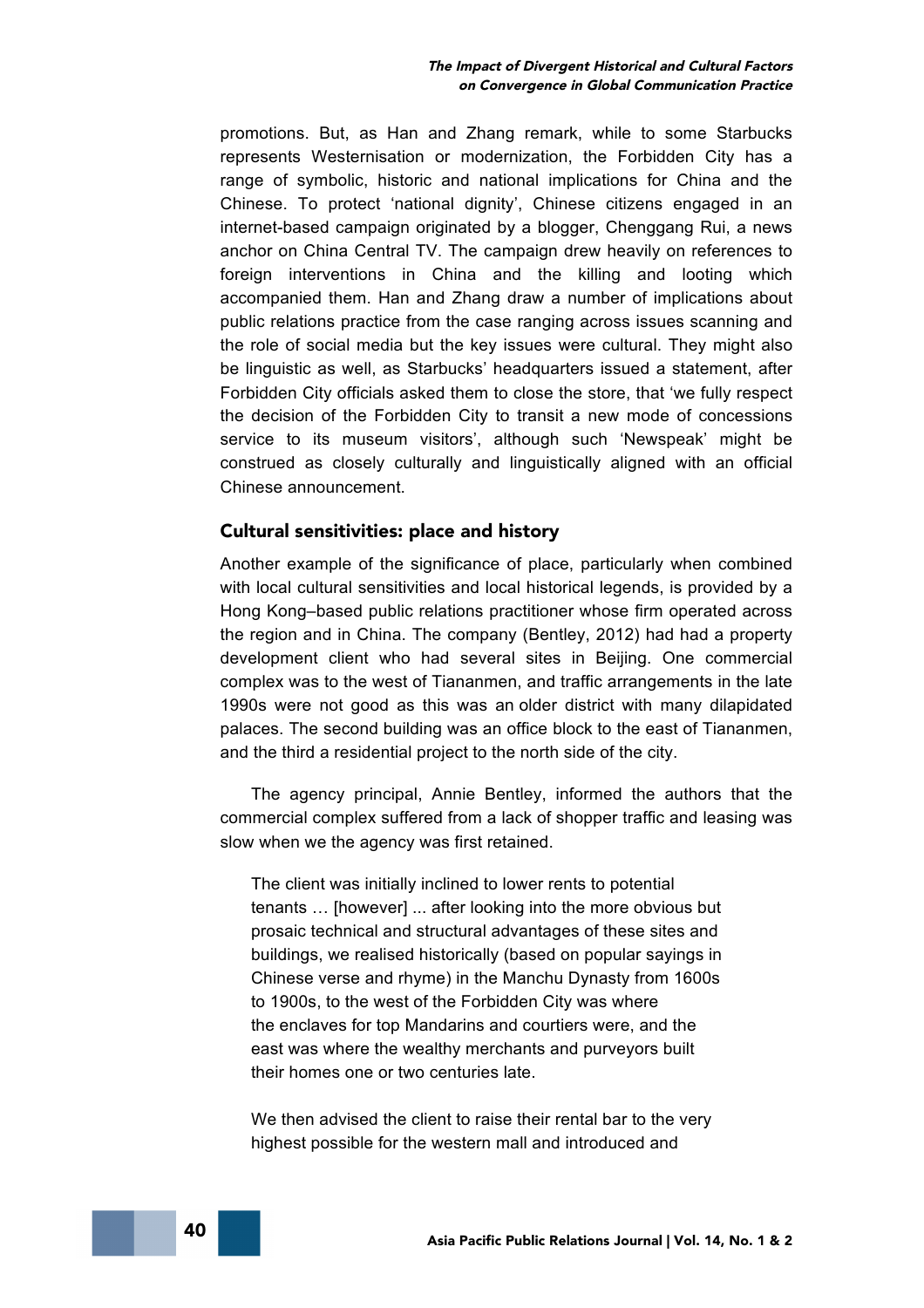promoted all international top brands for the complex, which was somewhat risky in the 1990s as these brands were then as yet relatively unknown. It worked.

The office to the east was aligned with stories of outstanding wealthy merchants in the 1800s and 1900s and we targeted financial services corporations seeking to enter the Chinese market as potential tenants. It likewise leased well.

As to the residential development to the north of the city near the Great Wall, we used the fact that the Thirteen Ming Emperors Tombs (a World Heritage site) would be solid proof that the land possessed the best possible *Feng Shui* and the *chi* of the emperors and imperial families would rub off on the residents. The houses sold very successfully. (Bentley, 2012)

While *Feng Shui* is probably common in some parts of California it is not generally regarded as standard operating procedure in general US public relations practice.

#### Language

There are many examples (some perhaps apocryphal but many attested) of problems created by language and translations when campaigns and products are transferred from one country to another. Coca Cola printed signs in China bearing the words 'ke-kou-ke-la', which was believed to be a translation of the brand name but actually meant 'Bite the wax tadpole' (Little, 2007). *Marketing* (1998) listed a series of such problems. For example, the Pepsi slogan 'Come alive with Pepsi' became 'Pepsi will bring your ancestors back from the dead'. Ford marketed its Pinto brand in Brazil before realising that 'Pinto' meant 'tiny male genitals' there. The name was subsequently changed to 'Corcel' (a horse). Coors' slogan 'Turn it loose' was translated into Spanish as 'Suffer from diarrhoea'. Parker Pen ran a campaign in Mexico that confused the word 'embarrass' for the Spanish word for 'pregnant'.

Even among Tallents' former Empire citizens, language can cause difficulties. 'So where the bloody hell are you?' was a A\$180 million advertising campaign launched in 2006 by Tourism Australia, created by the Sydney office of the London advertising agency M&C Saatchi**.**

The campaign slogan caused controversy in March 2007 when it was banned by the Broadcast Advertising Clearance Centre in the UK, which would not allow the word 'bloody' in television versions of the commercial. Following lobbying by Tourism Australia, including a visit to the UK by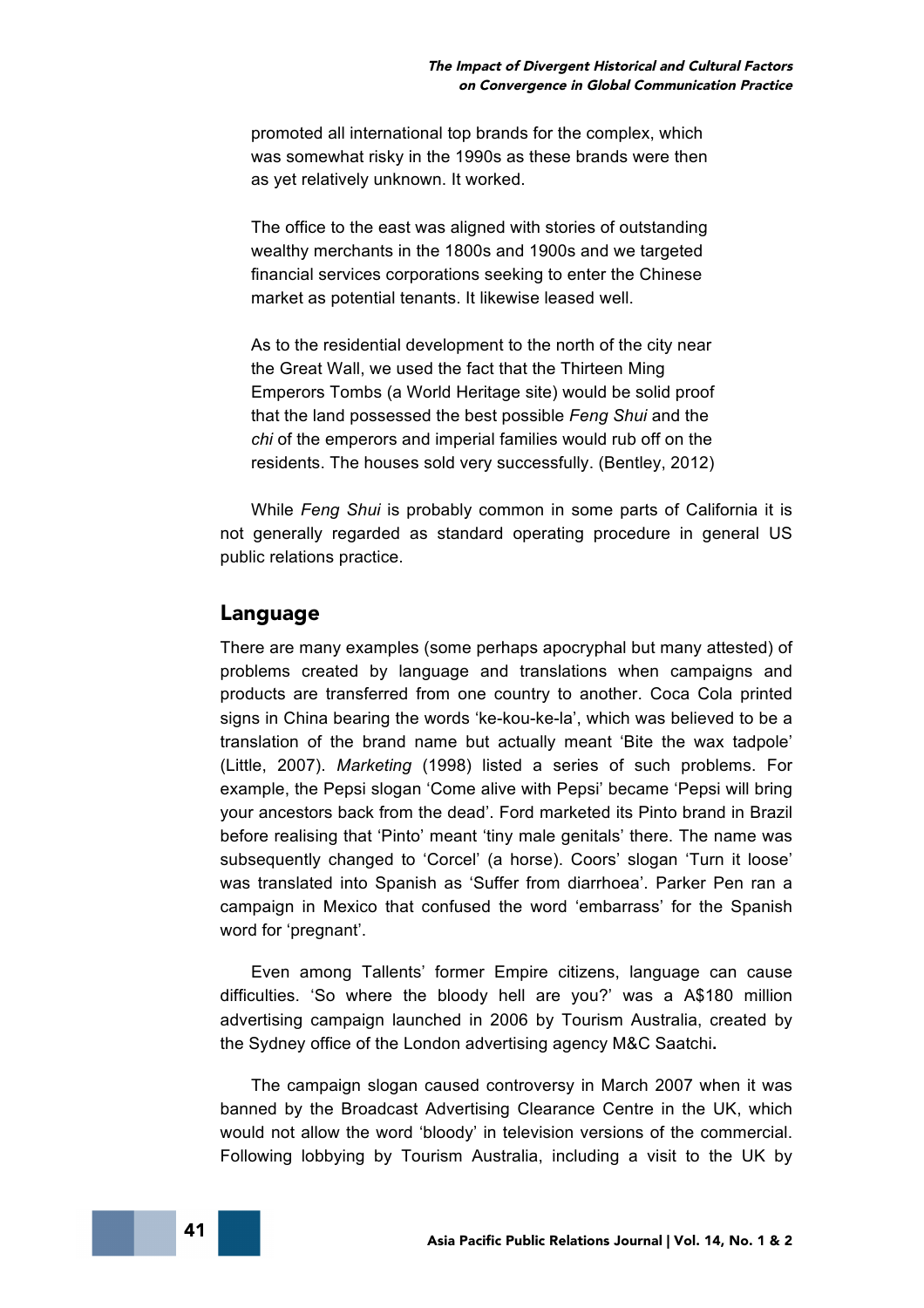Australia's tourism minister Fran Bailey and Lara Bingle (the star of the campaign), the ban was lifted, although a 9pm 'watershed' was imposed on television commercials in May.

In March 2007, the Advertising Standards Authority (ASA) in the UK ordered the removal of roadside billboards bearing the slogan. The ASA stated that it had received 32 complaints and warned Tourism Australia to refrain from using profanity in future billboards. The advertisement has also been banned by regulators in Canada, owing to the implication of 'unbranded alcohol consumption' by the opening line, 'We've poured you a beer'. There was also concern in Canada at the word 'hell' being used as an expletive. The campaign has been allowed to run with no adverse action in countries such as the US and New Zealand. In Singapore, the advertisement campaign was presented as 'So Where Are You?', with the words 'bloody hell' removed (Sheehan, 2012)

In Japan, the slogan required reworking. According to Cameron (2006) 'The catchiest punchline in years has proved impossible to translate into Japanese', leaving Tourism Australia having to translate the slogan to 'So? Why don't you come?'

Differences in practice can sometimes be quite subtle. For instance, Burson Marsteller (Adams, 2012) reports that in implementing educational campaigns (e.g. for the German Wine Board) or marketing programs (e.g. for Avon Cosmetics) in Japan, the techniques employed were not that different to what was being done in other markets for the same clients. Adams says:

The main differences were language (that sounds an obvious one, but you'd be surprised how many foreign firms think they can get away with English or badly translated material). It is essential that the Japanese be perfect and that there be lots of it! Typically a Japanese media kit will be far weightier than an English equivalent – you need to provide far more background information than any U.S. or Australian journalist would require. (Adams, 2012)

#### Political context

Cultural differences also influence communication practice in political contexts, such as in extreme situations like 'terrorism', revolutionary situations and 'liberation struggles'. Since 2001 there has been some study of the public relations aspects of terrorism both in terms of public relations activities against terrorism and also public relations by terrorists. Some 'terrorist' public relations strategies (Somerville & Purcell, 2010) are now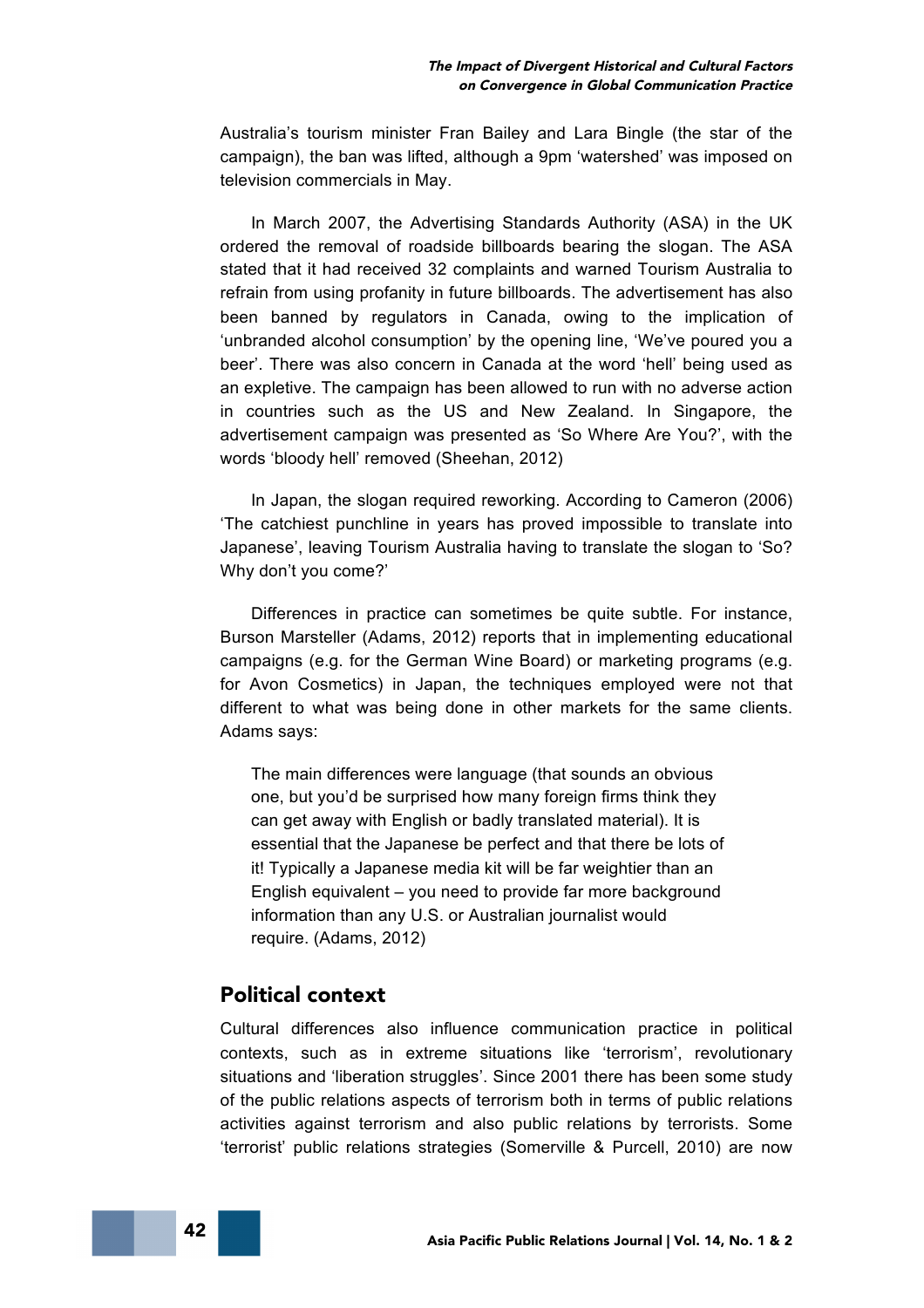more sophisticated than the simple propaganda of the deed practiced by anarchists in the late  $19<sup>th</sup>$  and early  $20<sup>th</sup>$  centuries. In exploring Irish Republican publicity between Bloody Sunday and the Good Friday Agreement, the authors reveal sophisticated publicity strategies directed towards building awareness and understanding as well as prosecuting a political agenda. Sinn Fein, for instance, appointed a Director of Publicity, Danny Morrison, to coordinate these activities.

In the Middle East, research on recent revolutions and election results is still emerging but it is striking to see contrasts between US (and Western) perceptions and predictions about events and outcomes. Even without detailed research it would be fair to conclude that the narrative around the recent events in Egypt focused on events in Tahrir Square, Cairo, and the role of social media in the protests. Indeed, commentators frequently referred to a 'social media revolution'. Yet subsequent election results suggest that more traditional forms of organisation by the Muslim Brotherhood and labour unions were more influential in winning widespread support among the Egyptian population. In essence this success was based on decades of community relations programs involving grassroots organisation, education and social welfare, which communicated Muslim Brotherhood policies and built support. The unexpected electoral victory by Hamas in 2006 was most probably based on similar community relations activity, which ensured their views and actions were widely understood in their communities. The electoral success of the Egyptian Muslim Brotherhood, despite severe restrictions and repression of their activities, was based on similar tactics.

While some of the techniques used in all three cases would be recognisable to practitioners around the world, their application was also rooted in specific conditions in specific societies and cultures.

#### Cultural differences

The approach to apologies in crisis management is another illustration of cultural differences and how they affect practice. In standard crisis management responses, it is common to emphasise the need to not only tell the truth about a crisis as quickly as possible, but also to demonstrate adequate remorse or apology (consistent with legal issues) for any fault by the company which caused the crisis. This can be complicated in societies in which 'face' or 'apologies' have particular significance and role. These differences can be illustrated by comparisons of Japanese and Chinese responses to crisis situations, as dissimilar to each other as they are to practices in the US. The Sanlu infant milk crisis in China in 2008 resulted from contamination of infant milk powder traced to melamine contamination in infant milk fed to Chinese children, which was initially covered up. While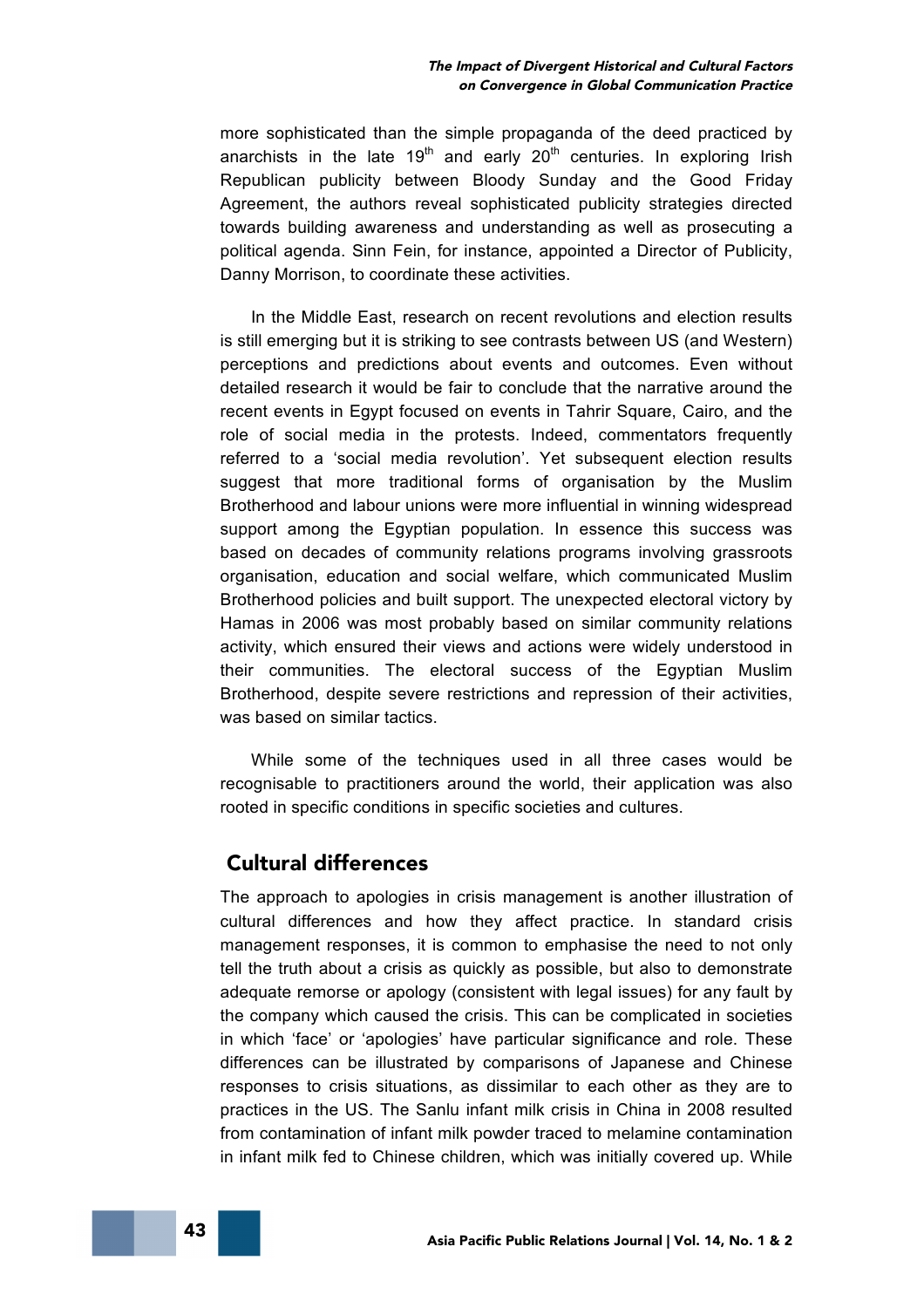there are many features of the crisis, Custance, Walley and Jiang (2012) have noted, in describing and analysing the context of crisis band management, that while some senior company managers were prosecuted for the scandal and 'made to formally apologise as part of their sentence the companies themselves do not appear to have made an attempt to offer an apology'. At the risk of showing cultural insensitivity and reliance on crude cultural anthropology, it seems that whereas it is common in Chinese culture to preface statements with apologetic terms or tone, in contrast the question of formal apologies is complicated by the need to maintain 'face'.

Japanese society places great emphasis on the need to apologise for shortcomings and behaviour. Historically such an apology may have taken the form of ritual disembowelment, so the apology tradition has serious antecedents. Inoue (2010) suggests that while Japanese companies, as with the Chinese Sanlu case, may be initially reluctant to deal with crises, 'apologising plays a key role when Japanese companies respond to a crisis – an act that is often misunderstood by non-Japanese'. Inoue argues that a Japanese apology may not involve a claim of guilt or innocence but rather reflects a sense of obligation. When Bridgestone/Firestone CEO, Masatoshi Ono, began his testimony into a congressional hearing about Firestone tyres and fatal accidents with an apology, Inoue says 'I thought, "That is not something that is done in a public hearing in the United States" '. Similarly, recent problems at Japanese companies Olympus (accounting irregularities) and Nomura (insider trading allegations) have resulted in apologies. In the Olympus case (Soble, 2012) the CEO, Hiroyuki Sasa, said about fixing the company problems: 'We are hurrying but it will take more time. I'm extremely sorry' (Soble, 2012). Nomura issued a statement (McLannahan, 2102) saying the company 'regret(s) … that non-public information was received from Nomura employees in such cases'. The bank said it 'sincerely apologises for the trouble this has caused'.

What is clear, from even just these two examples, is that the cultural issues of 'face', 'apology', obligation and tradition have significant impact on how crises are managed in China and Japan in contrast with Western societies.

#### Crisis and issues management

Crisis and issues management practice vary between Western countries (as indicated by the McDonald's discussion above) but variations due to cultural differences can be seen when a crisis arises in one country from circumstances which would be commonplace in another. For example, two Australian Olympic swimmers training in the US (Jaques, 2012) visited a Californian shooting range and were photographed posing with guns. The pictures were posted on Facebook and caused significant controversy in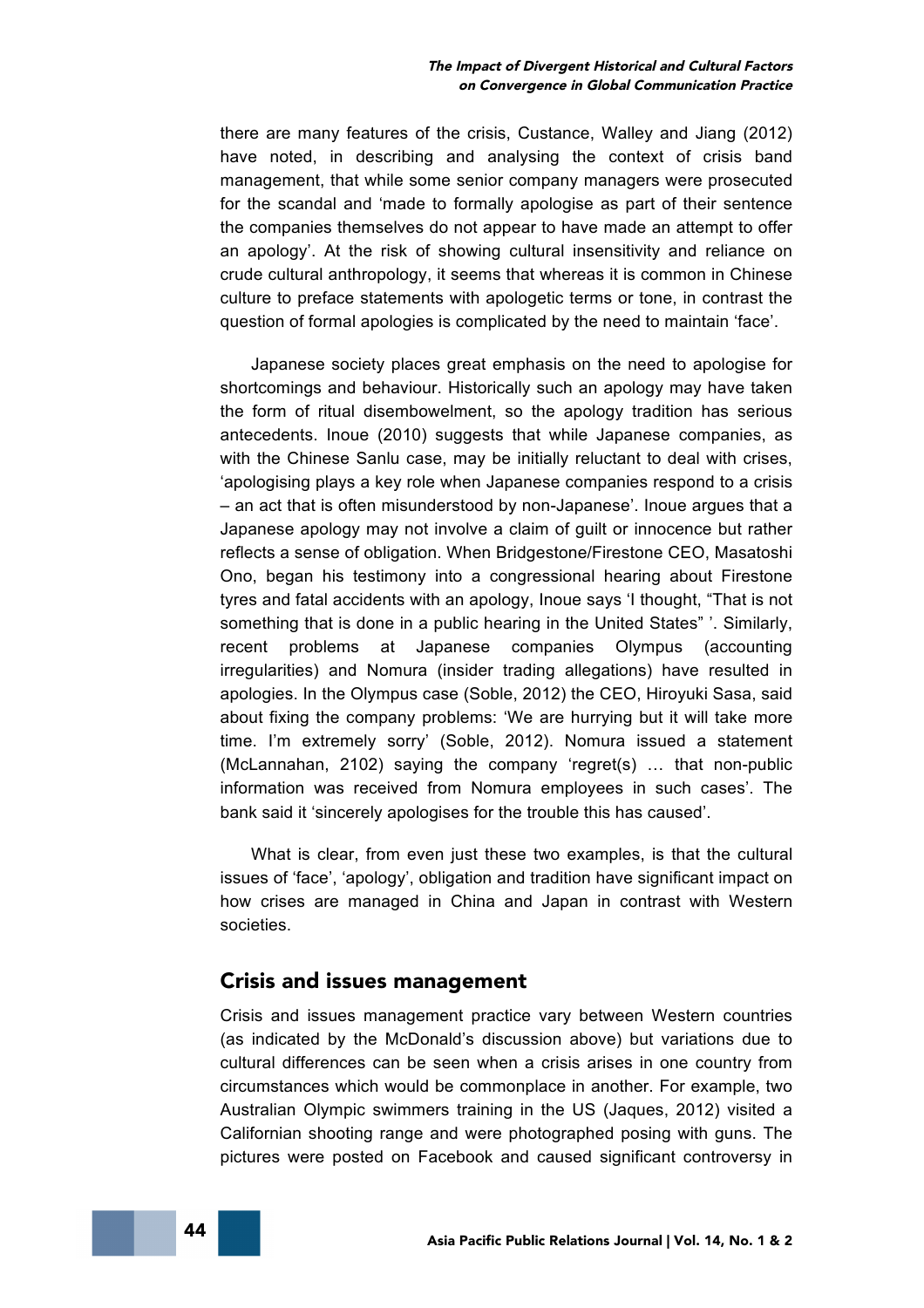Australia, resulting in the Australian Olympic Committee ordering the swimmers to take down the post, cease using social media and return to Australia immediately after their events at the London Olympics. Jaques said in his newsletter: 'While the Internet and online technology is rapidly flattening out cultural differences (the incident) provides a reminder that what might be commonplace in one country can trigger a reputational crisis another.' In this case, while shooting is an Olympic sport, neither swimmer was a shooting Olympian: 'gun ownership is strictly controlled in Australia and there is low public tolerance of personal firearms' (Jaques, 2012).

All these case studies illustrate how one global, convergent approach to public relations practice is difficult to maintain and that one practice model is not necessarily appropriate in all circumstances.

#### Conclusion

An understanding of cultural, political climate and communication barriers is essential in public relations practiced internationally, as there is no substitute for knowing and understanding the overseas territory with the same thoroughness that a practitioner knows and understands the domestic scene. In a telling example, Fraser Seitel's (2007) popularly used *The Practice of Public Relations* (international edition) includes a chapter on 'international relations' (*sic)*, which seems to be a misnomer for PR practice around the world. The two-paragraph section on Australian and New Zealand contains the sentence, 'In fact one New Zealand non-profit, Queensland Health, was accused of being more interested in public relations than in health care' (p. 319). There is nothing more basic in knowing the territory than knowing the geography!

It is clear that PR academics are moving away from the US-centric model of public relations history and practice.

While it is commonplace to speak of globalisation and its implications for economies, business, politics and public relations practice, the realities are more complicated. Geography, culture, history and other factors still have significant impact on how public relations is practiced around the world, just as national and cultural differences impact on politics and business. However, further research is needed to explore more of the ramifications of a more diverse and multi-centred model of how public relations originated, is practiced and is developing.

Historians of public relations should now build on work to integrate the study of public relations history into broader historiographical theoretical models in general, and situate their researches within the specific context of research into communication, persuasion and image throughout history.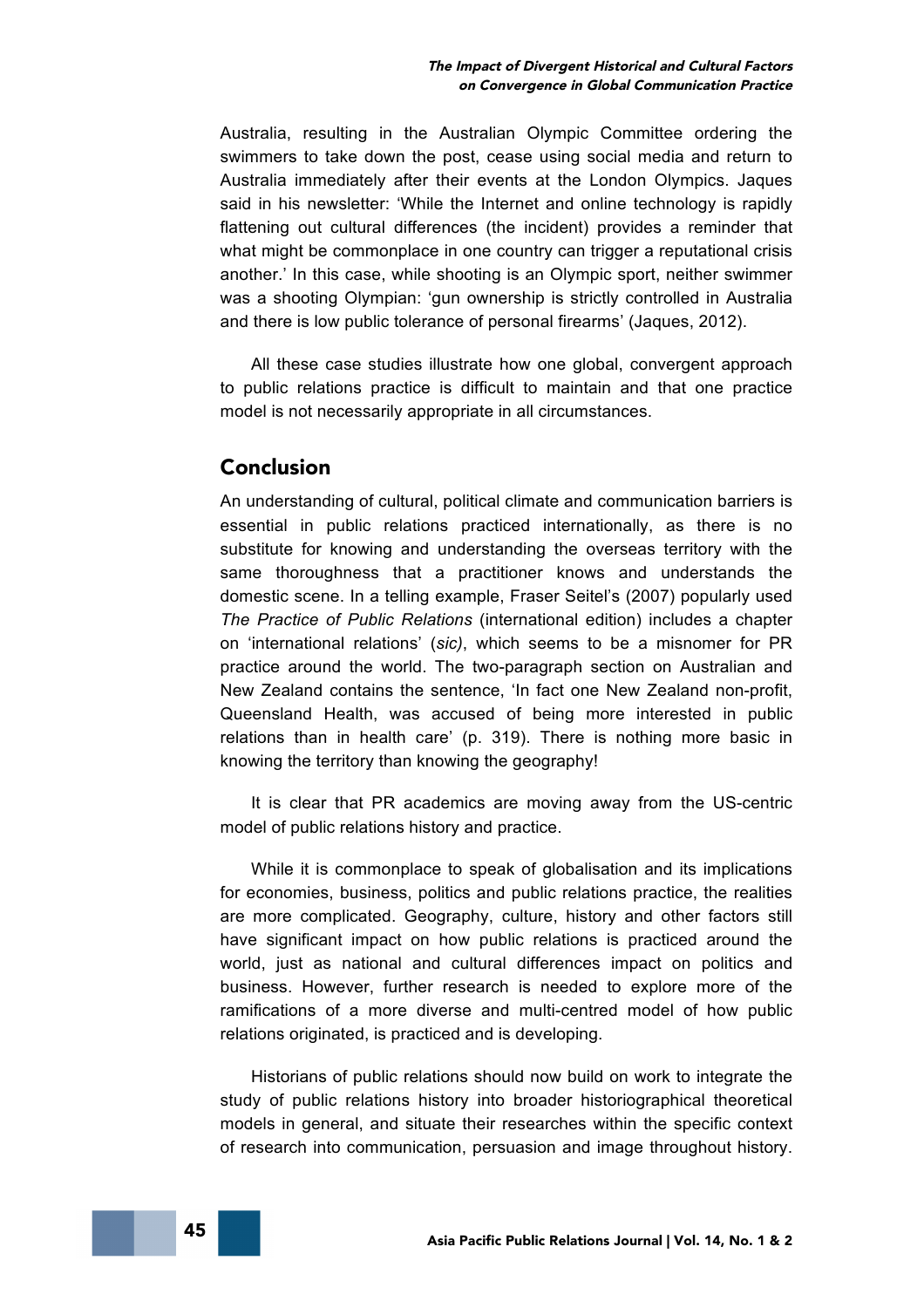There have been exceptions to this over the years; the excellent work of Conyers Read (1961) on William Cecil and Elizabethan Public Relations is one that broke the mould on many points we have discussed in this paper. Such work is now less rare. Equally, it is clear that while insights from knowledge of public relations practice, media and communication is illuminating the work of many mainstream historians as much as their work can illuminate the study of public relations history, the opportunities for cooperation between the two disciplines need to be further developed.

This would be assisted by undertaking a more sustained and systematic approach to developing an epistemology of public relations, to add depth to our understanding of how public relations education differs from, or resembles, the study of other disciplines. At the least we should be exploring new interdisciplinary approaches to public relations education and training.

Greater emphasis on making case studies of practice within different cultures more accessible to students and practitioners is also growing in importance, although more research into the underlying reasons for why practice is different will also be instructive. Such further research should make public relations practice around the world more effective, if not necessarily more similar.

#### Acknowledgements

The authors are grateful for assistance and advice from Paul Adams, Annie Bentley, John Connolly and Dr Tony Jaques.

### Bibliography

Adams, P. (2012). Personal communication with authors.

- Bagherian, M. (2005). The history of public relations in Iran, *Asia Pacific Public Relations Journal*, *6*(1), 97–103.
- Bentley, A. (2012). Personal communication with authors regarding Bentley Hong Kong Beijing case study.
- Bernays, E. L. (1965). *Biography of an Idea: the memoirs of public relations counsel*. New York: Simon and Schuster.
- Bolt, K. M. (2005). Starbucks adjusts its formula in China. *The Seattle Post-Intelligencer.* (Note: no longer archived on site.)
- Burke, P. (1992). *The Farbrication of Louis XIV.* New Haven: Yale University Press.
- Butterfield, H. (1965). *The Whig Interpretation of History.* New York: W. W. Norton & Company.
- Cameron, D. (2006). *Too bloody hard to teach Japan to swear*. Sydney Morning Herald. Retrieved April 30, 2012, from http://infoweb.newsbank.com/iwsearch/we/InfoWeb?p\_product=AUNB&p\_theme=aggregated5&p\_action=doc& p\_docid=1109FFE06BD7D8B0&p\_docnum=1&p\_queryname=1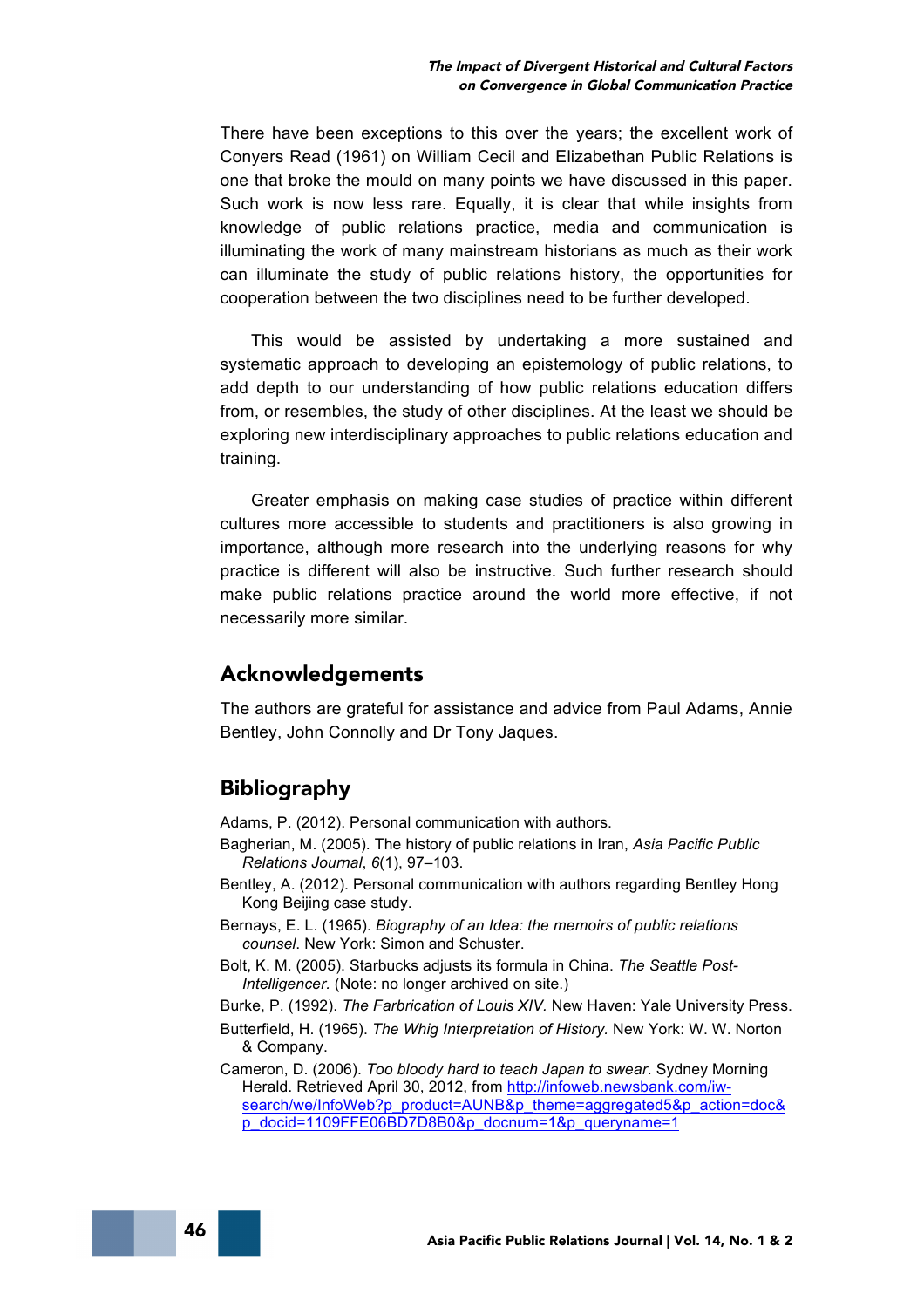- Croft, R., Hartland, D., & Skinner, H. (2008). And did those feet? Getting medieval England 'on message'. *Journal of Communication Management*, *12*(4), 294– 304.
- Curtin, P. A., & Gaither, T. K. (2007). *International public relations: Negotiating culture, identity and power*. Thousand Oaks, CA: Sage.
- Custance, P., Walley, K., & Jiang, D. (2012). Crisis Brand Management in Emerging Markets: Insight from the Chinese infant milk powder scandal. *Marketing Intelligence and Planning, 30*(1), 18–32.
- Cutlip, S. (1994). *The Unseen Power: Public Relations: A History.* Hillsdale, NJ: Lawrence Erlbaum Associates.
- Cutlip, S. (1995). *Public Relations History: from the 17th to the 20th Century.*  Hillsdale, NJ: Lawrence Earlbaum Associates.
- Eisenstein, E. (1979). *The Printing Press as an Agent of Change.* Cambridge: Cambridge University Press.
- Everingham, H. (2002, August 16). Frank Lidgett McDougall, Renmark 1920s. *Murray Pioneer.*
- Griffen-Foley, B. (2004). 'The kangaroo is coming into its own'. R G Casey, Earl Newsom and public relations in the 1940s. *Australasian Journal of American Studies*, *23*(2), 1–20.
- Han, G., & Zhang, A. (2009). Starbucks is forbidden in the Forbidden City: Blog, circuit of culture and informal public relations campaign in China. *Public Relations Review, 35*, 395–401.
- Harris, G. (2007). Starbucks exec talks of high hopes for future in Asia. *The Seattle Post-Intelligencer*, C1.
- Hobsbawm, E., & Ranger, T. (Eds.) (1983). *The Invention of Tradition.* Cambridge: Cambridge University Press.
- Holtzhausen, D. (2012). *Public relations as activism: postmodern approaches to theory & practice*. London: Routledge.
- Hudson, K. (1977). *The end of the Gin and Tonic Man*, London: Wilton House Publications.
- Huxley, G. (1970). *Both Hands.* London: Chatto and Windus.
- Inoue, T. (2010). A Culture of Apologies: Communicating Crises in Japan. *Public Relations Strategist,* Spring (online). Retrieved June 24, 2012 from http://www.prsa.org/Intelligence/TheStrategist/Issues/view/16/2
- Jaques, A. (2012). Boys will be boys. *Managing Outcomes, 13*(12). Retrieved July 4, 2012, from www.issueoutcomes.com.au //us1.campaignarchive2.com/?u=12234fd351f8df7c1f43248ea&id=a5c29a0546
- L'Etang J. (1999). John Grierson and the public relations industry in Britain. *Screening the Past*, *7*. Retrieved January 1, 2012 from http://www.latrobe.edu.au/screeningthepast/firstrelease/fr0799/jlfr7d.htm
- L'Etang, J. (2008). Writing PR history: issues, methods and politics. *Journal of Communication Management,* 12(4), 319–335.
- Lewis-Williams, D. (2002). *The Mind in the Cave.* London: Thames & Hudson.
- Little, E. (2007). *Biting the Wax Tadpole.* Brooklyn, NY: Melville House.
- McLannahan, B. (2012, June 9–10). Nomura regrets information leak. *Financial Times.*
- McPhee, J. (Ed.). (2006). *Josephy Lycett Convict Artist.* Sydney: Historic Houses Trust of New South Wales.
- Miller, K. (1999). *The voice of business: Hill and Knowlton and postwar public relations*, Chapel Hill, NC: University of North Carolina Press.
- Newsom, D., & Hayes, J. (2005). PR Writing Form and Style (8<sup>th</sup> ed.). Independence, KY: Thomson Wadsworth.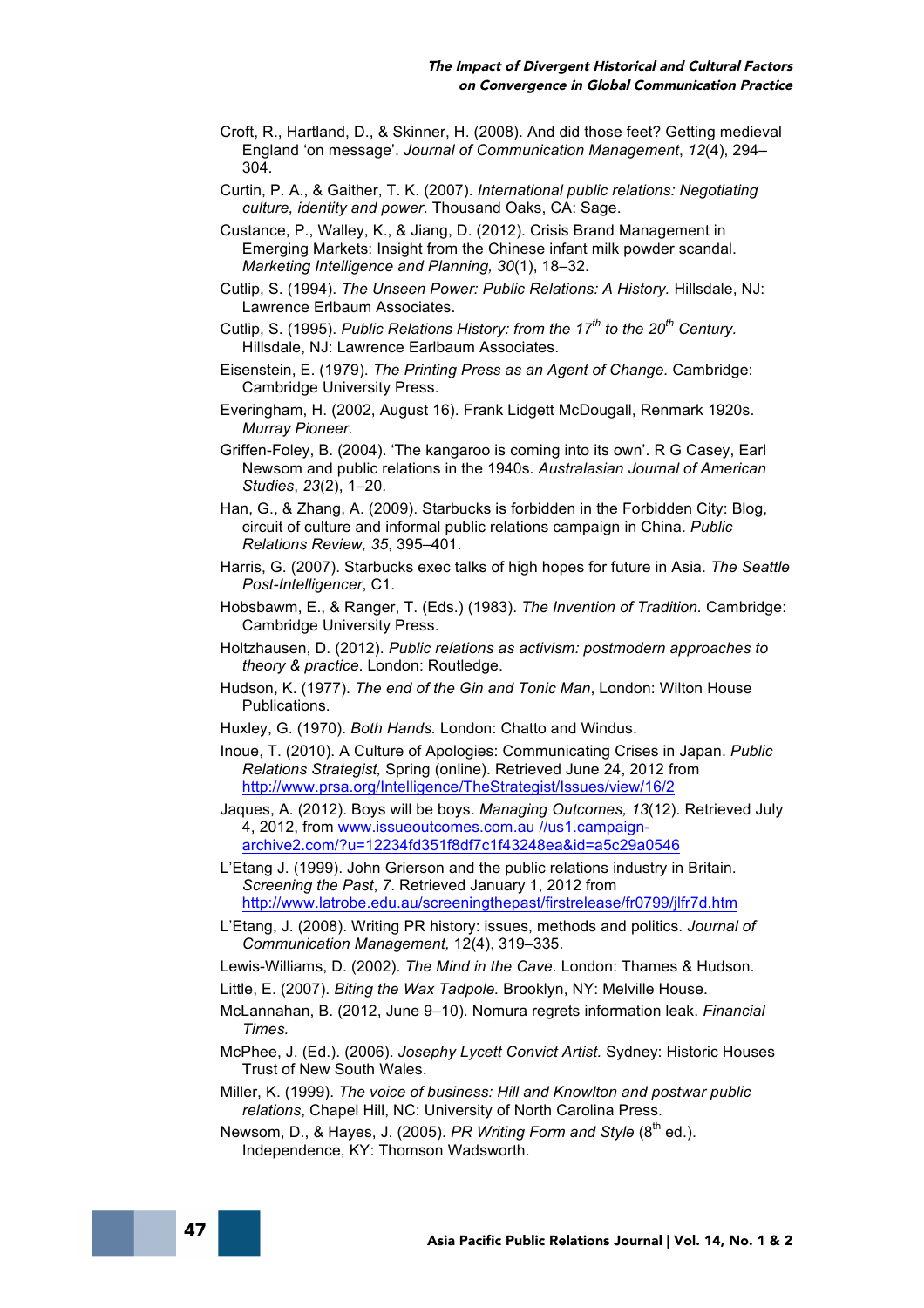- Pearson, R. (1990). Perspectives on Public Relations History. *Public Relations Review, XVI*(3), 27–38.
- Peart, J. (1994). *The growing pains of professional public relations – a study in the sociology of occupations*. Unpublished master's thesis, University of Auckland, Auckland, New Zealand.
- Penny, B. R. (2014). Jackson, John Alexander (1809–1885). In *Australian Dictionary of Biography.* Australian National University: National Centre of Biography. Retrieved October 1, 2012, from http://adb.anu.edu.au/biography/jackson-john-alexander-2265/text2899
- Raaz, O., & Wehmeier, S. (2010). Histories of public relations: Comparing the Historiography of British, German and US Public Relations. In *Proceedings of the First International History of Public Relations Conference.* Bournemouth, UK: Bournemouth University. July 8–9.
- Read, C. (1961). William Cecil and Elizabethan Public Relations. In S. Bindoff, J. Hurstflield, & C. Williams (Eds.). *Elizabethan Government and Society.* London: Athlone Press.
- Renfrew, C. (2007). *Prehistory.* London: Weidenfield & Nicolson.
- Reynolds, H. (2012). *A History of Tasmania* (pp. 248–249, 264–265)*.* Sydney: Cambridge University Press.
- RMIT. (2012). *First Year Bachelor of Communications (Public Relations) Course Guide*. Retrieved July, 4, 2012 from http://www.rmit.edu.au/browse/;CURPOS=1?programCode=%3F&STYPE=ENT IRE&QRY=%2Btype%3Dflexible+%2Bsubtype%3Deps+%2Bnotes%3D(%20% 7C%22BP223%22)
- Salcedo, N. (2008). Public relations before 'public relations' in Spain: an early history. *Journal of Communication Management*, *12*(4), 279–293.
- Seitel, F. (2007). *The Practice of Public Relations* (10<sup>th</sup> ed.). Upper Saddle River, NJ: Pearson International.
- Seymour, M., & Moore, S. (2000). *Effective Crisis Management.* London: Cassell.
- Sharpe, K. (2009). *Selling the Tudor Monarchy.* New Haven: Yale University Press.
- Sheehan, M. (2005). Super size me: a comparative analysis of responses to crisis by McDonald's in America and McDonald's in Australia. In Galloway & Kwansah-Aidoo (Eds.). *Public relations issues and crisis management* (pp. 67– 79). Southbank, Vic.: Social Science Press.
- Sheehan, M. (2009). Present at the creation: Eric White and development of Australian public relations. Australian Media Traditions Conference*, Internationalising Media History – From Australia to the World.* University of Sydney, November.
- Sheehan, M. (2012). The language of tourism: perfecting soft skills in a flat world. *34th All India Public Relations Conference: Communication strategies for travel and tourism*, Shimla, September.
- Simple English Wikipedia. (n.d.). *Kyoto*. Retrieved June 19, 2012, from http://simple.wikipedia.org/wiki/Kyoto
- Smythe, R. (1998). From the Empire's Second greatest white city to … . *Historical Journal of Film, Television and Radio, 18*(2), 237–262. Retrieved October 1, 2012, from ebscohost.com
- Soble, J. (2012, June 9–10). Olympus fundraising plans delayed. *Financial Times.*
- Somerville, I., & Purcell, A. (2010). A history of Republican paramilitary public relations from 'Bloody Sunday' to the Good Friday Agreement. In *Proceedings of the First International History of Public Relations Conference.* Bournemouth, UK: Bournemouth University. July 8–9.